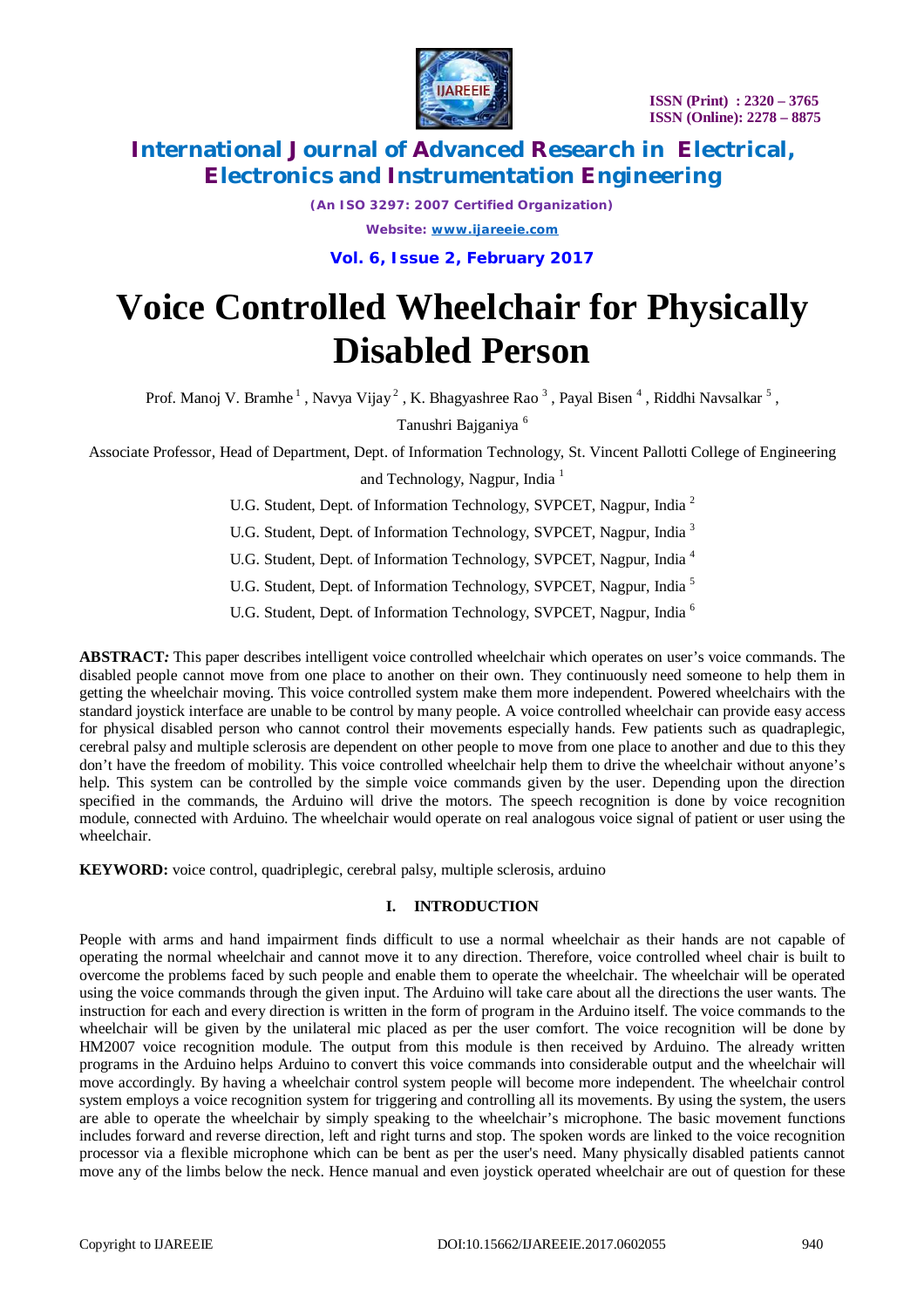

*(An ISO 3297: 2007 Certified Organization)*

*Website: [www.ijareeie.com](http://www.ijareeie.com)*

### **Vol. 6, Issue 2, February 2017**

patients. So the development of voice operated wheelchair will solve the query about the mobility of quadraplegic patient and make them independent of mobility.

#### **II. REVIEW OF LITERATURE**

People have disabilities with their hands, foot and lower extremities because of which they are unable to perform regular tasks. Many technologies are available to overcome this problem. To overcome this problem, there are several applications in the market which help handicapped people to perform their tasks. [1]

Proposed design supports voice activation system for physically disabled persons incorporating manual operation. If a person is handicapped, they are dependent upon others for their day to day operations such as orientation etc. [2]

Several studies have shown that the independent mobility, which includes power wheelchair, manual wheelchair and walker access the benefit to both children and adults. Independent mobility reduces dependence on caregivers and family members and promotes feelings of self-reliance. Impaired mobility often results in decreased opportunities to socialize, which leads to social isolation, anxiety and depression. While the needs of many individuals with disabilities can be satisfied with traditional manual or power wheelchair, a segment of the disabled community finds it difficult or impossible to use wheelchairs independently. This population includes individuals with low vision, cognitive deficits, etc. [3]

The proposed voice-controlled wheelchair would bring more convenience for the disabled people. The technology can also enhance safety for users who use ordinary joystick-controlled powered wheelchairs, by preventing collisions with walls, fixed objects, furniture and other people. [4]

There are many advantages to such a system like:

- It reduces human efforts.
- This is helpful to physically handicapped people who could not able to operate home appliances with their hand.
- This will help to save energy to some extent, since some people feels lazy to go and switch off the appliances manually.
- It is easy to operate for the people who are tried and does not need to operate the home appliance manually by hands.
- It reduces risk.

The proposed system has certain limitations too such as:

- It requires extra supply to operate the model.
- Only the installed voice is recognized by the module.
- The cost of the module is quite higher.[5]

This kind of system reduces the manual effort for acquiring and distinguishing the command for controlling the motion of a wheelchair. The speed and direction of the wheelchair can be selected using the specified commands. Thus the only thing needed to ride the wheelchair is to have a trained voice. Besides that, the development of this project can be done with less cost and affordable. However this system requires some improvements to make it more reliable. This design could be improved by implementing wireless communication in the wheelchair. By developing this system, we can directly enhance the life style of the disabled people in the community. Lastly, we hope that this kind of system could contribute to the evolution of the wheelchair technology.

The motor drive and control system of the intelligent wheelchair has been presented. The proposed microcontroller based voice operated intelligent wheelchair would bring more convenience for the disabled people. The technology can also enhance safety for users who use ordinary joystick-controlled powered wheelchairs, by preventing collisions with walls, fixed objects, furniture and other people.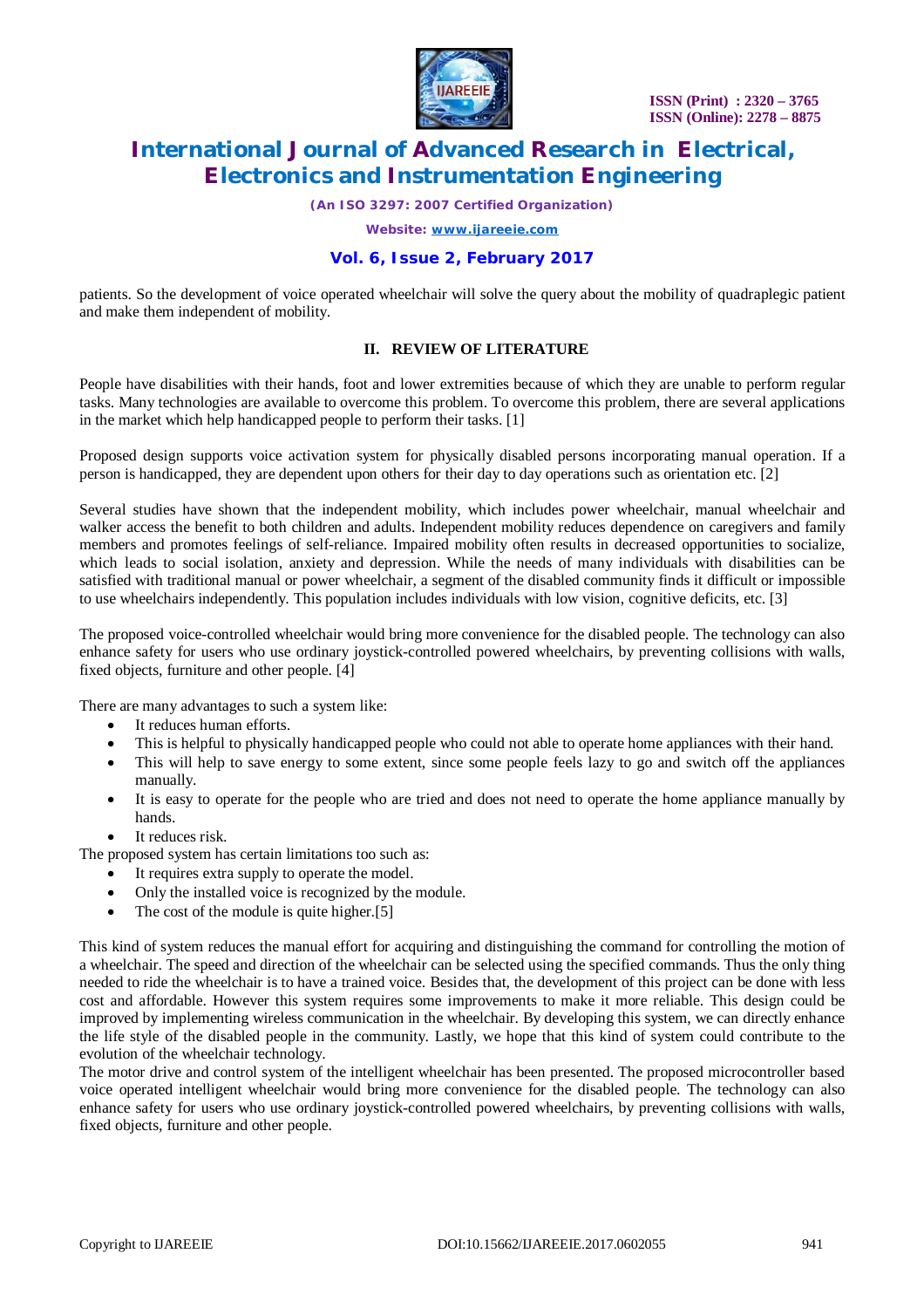

 **ISSN (Print) : 2320 – 3765 ISSN (Online): 2278 – 8875**

# **International Journal of Advanced Research in Electrical, Electronics and Instrumentation Engineering**

*(An ISO 3297: 2007 Certified Organization)*

*Website: [www.ijareeie.com](http://www.ijareeie.com)*

#### **Vol. 6, Issue 2, February 2017**

#### **III. PROPOSED SYSTEM**

The purpose of this paper is to develop a wheelchair which will move as per the user's commands. This system works on voice commands given by the wheelchair user. The system is fully independent as the user do not need any other person to help him to move the wheelchair. There are basically five commands, which command is given by the user, accordingly the wheelchair will move. The voice commands of the user is recognized in the first step. Once it is recognized, the commands are converted into its equivalent instructions which drive the system. This system consists of two major modules namely Voice recognition module and motor driving module. The voice recognition is done through voice recognition module. The output of this module is directed to Arduino which uses a motor driver IC to drive the motors.

The voice controlled wheelchair works using unilateral mic, voice recognition module, Arduino and motors. The input to the system is the unilateral mic. It's capable to take user's voice commands and not bother about other noises. The mic will be placed as per the user's comfort. The output is in the form of voice signals and is transferred to the voice recognition module which acts as an interface between mic and Arduino. The Arduino then receive the output from voice recognition module thus converting it into binary code. The system is unable to understand any language other than binary code. Thus, the generated voice command is converted into machine understandable form. This system uses the Arduino uno R3. It is connected with motors to drive the wheelchair anywhere. Motors are responsible for the movement of wheelchair. Hence, motors receives input from the Arduino and depending upon the instruction type, motors moves accordingly. This system uses two motors connected with motor driver. There are five different instructions that can be given to the motors, they are forward, backward, left, right and stop. The movement of wheelchair depends only upon these five commands The wheelchair responds to the voice command from its user to perform any movement's functions. The basic movement functions include forward direction, left and right turns and stop. In order to recognize the spoken words, the voice recognition processor must be trained with the word spoken out by the user who is going to operate the wheelchair.



Fig 1: System Architecture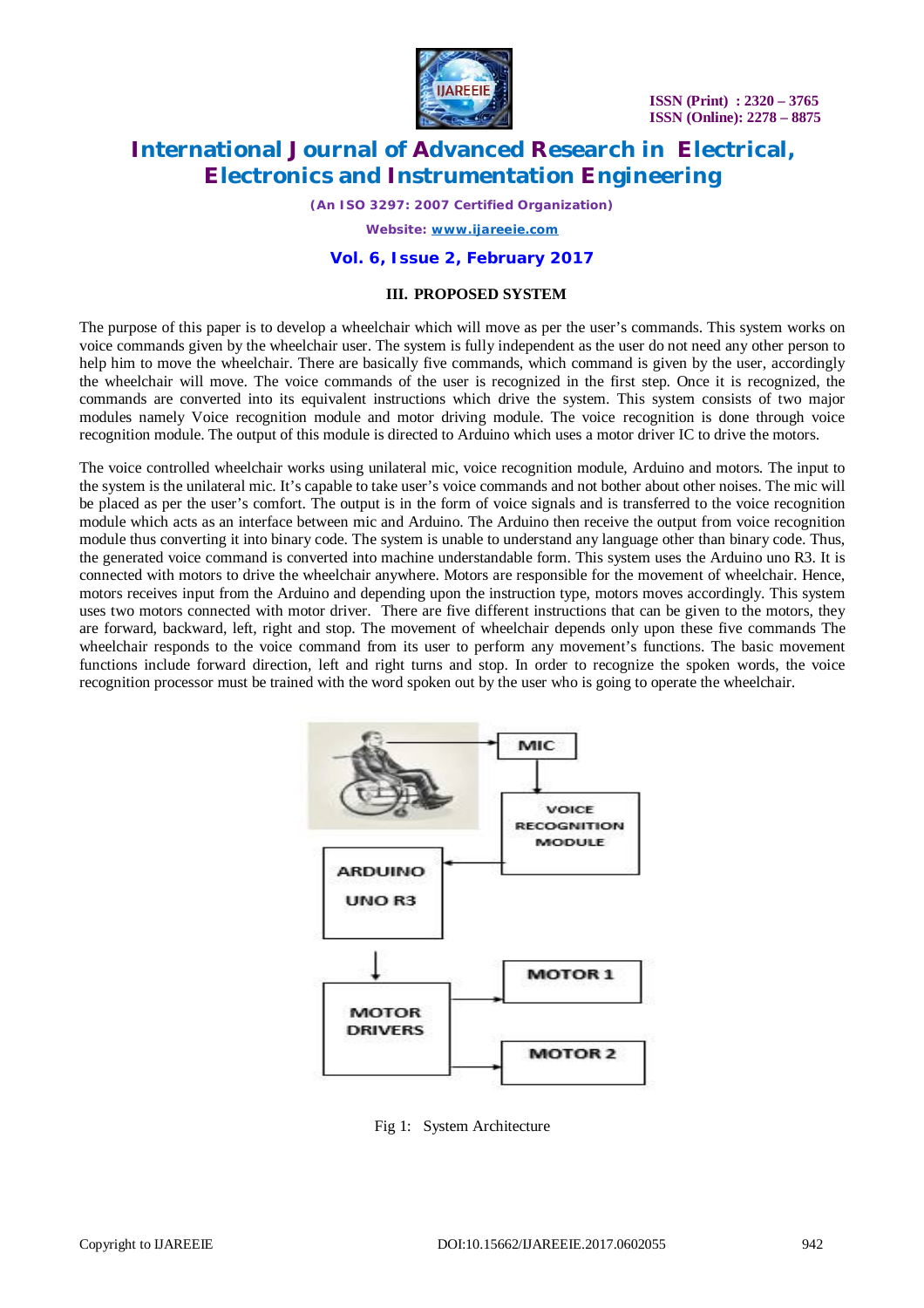

*(An ISO 3297: 2007 Certified Organization)*

*Website: [www.ijareeie.com](http://www.ijareeie.com)*

### **Vol. 6, Issue 2, February 2017**

The system would recognize the commands given to it and hence would work or rather respond according to the given command. Below is the flowchart of the acceptance of the commands given to the system. Once the command is given through the mic it hardly takes time for the system to respond accordingly .



Fig 2: flowchart of the commands

### *A. HARDWARE DESCRIPTION*

The system uses four major hardware, they are mic, voice recognition module, Arduino and motors.

1. Mic

This voice controlled wheelchair uses unilateral mic. The unilateral mic is capable of ignoring noises apart from the actual voice commands. The mic receives the voice commands from the user and send it to the voice recognition module.

2. Voice Recognition Module

The voice recognition module ie v3.1 is used to recognize the voice commands given by the user and it can be trained by the user. It's a 48-pin single chip CMOS voice recognition LSI circuit with on-chip analog front end. In this system, the voice recognition module is trained and it takes the input from mic available in the system. The wheelchair uses the voice recognition module interfaced with the Arduino Uno R3 to convert the voice commands into motor understandable instructions to move the wheelchair as commanded by the user.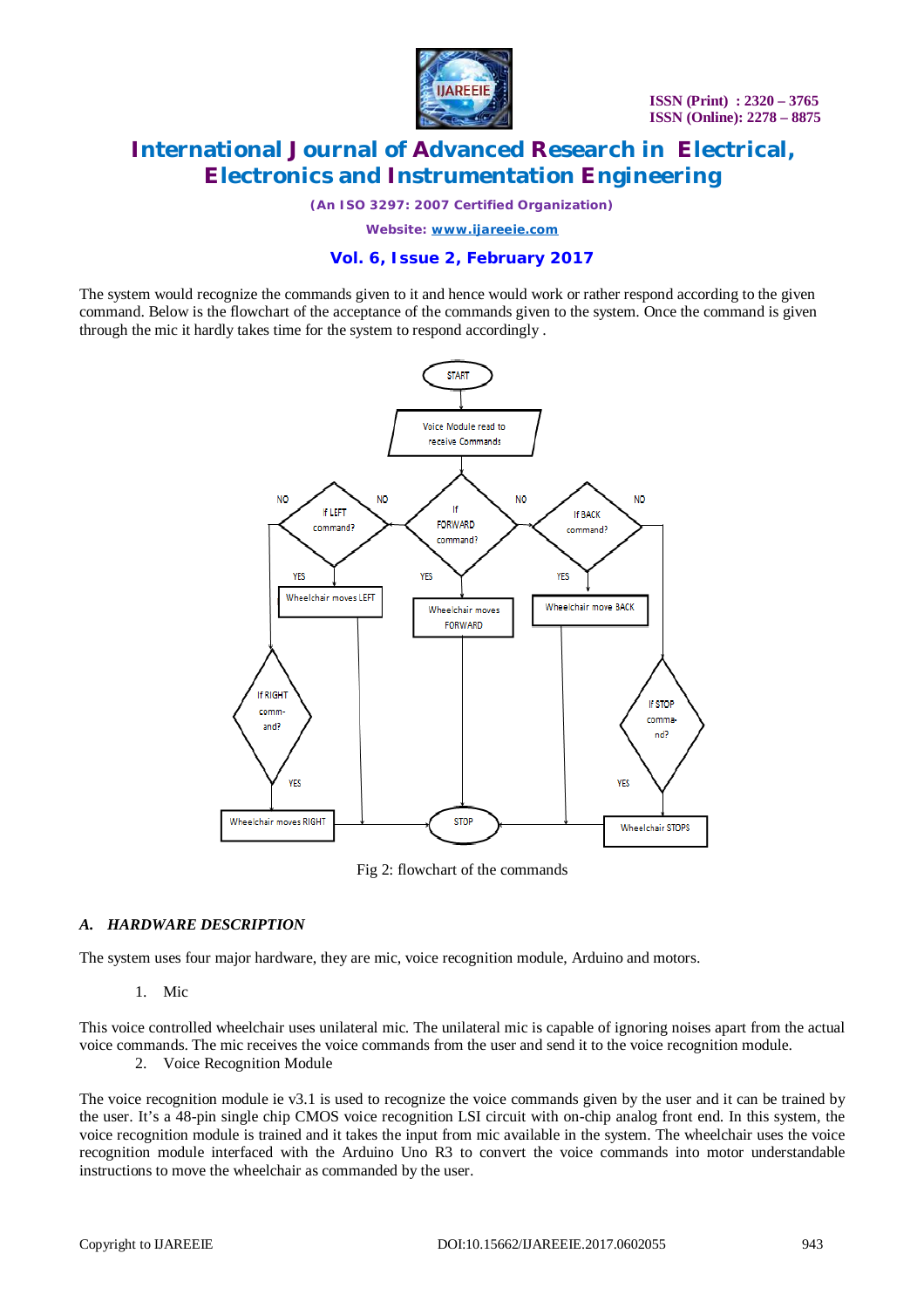



*(An ISO 3297: 2007 Certified Organization)*

*Website: [www.ijareeie.com](http://www.ijareeie.com)*

**Vol. 6, Issue 2, February 2017**



3. Arduino Uno R3

The Arduino Uno R3 acts as an intermediate agent between the voice recognition module and the motors to drive the wheelchair. It is a microcontroller board based on the ATmega328P. It has 14 digital input/output pins, 6 analog inputs, a 16 MHz quartz crystal, a USB connection, a power jack, an ICSP header and a reset button. It contains everything needed to support the microcontroller. It receives the input given to the voice recognition module and converts into the format accepted by the motors and thus the motors works according to the command given. The Arduino needs to be interfaced to the motors as well as the voice control module.



#### 4. D.C Motor

The Arduino is coupled with motors to drive the system as per the user's demand. The proposed system consists of four, DC magnetized, 100 rpm motors (Johnson motors) to equalize the weight distribution and stall torque. The motors will be attached to all the four wheels and two motor drivers will be connected to each side.

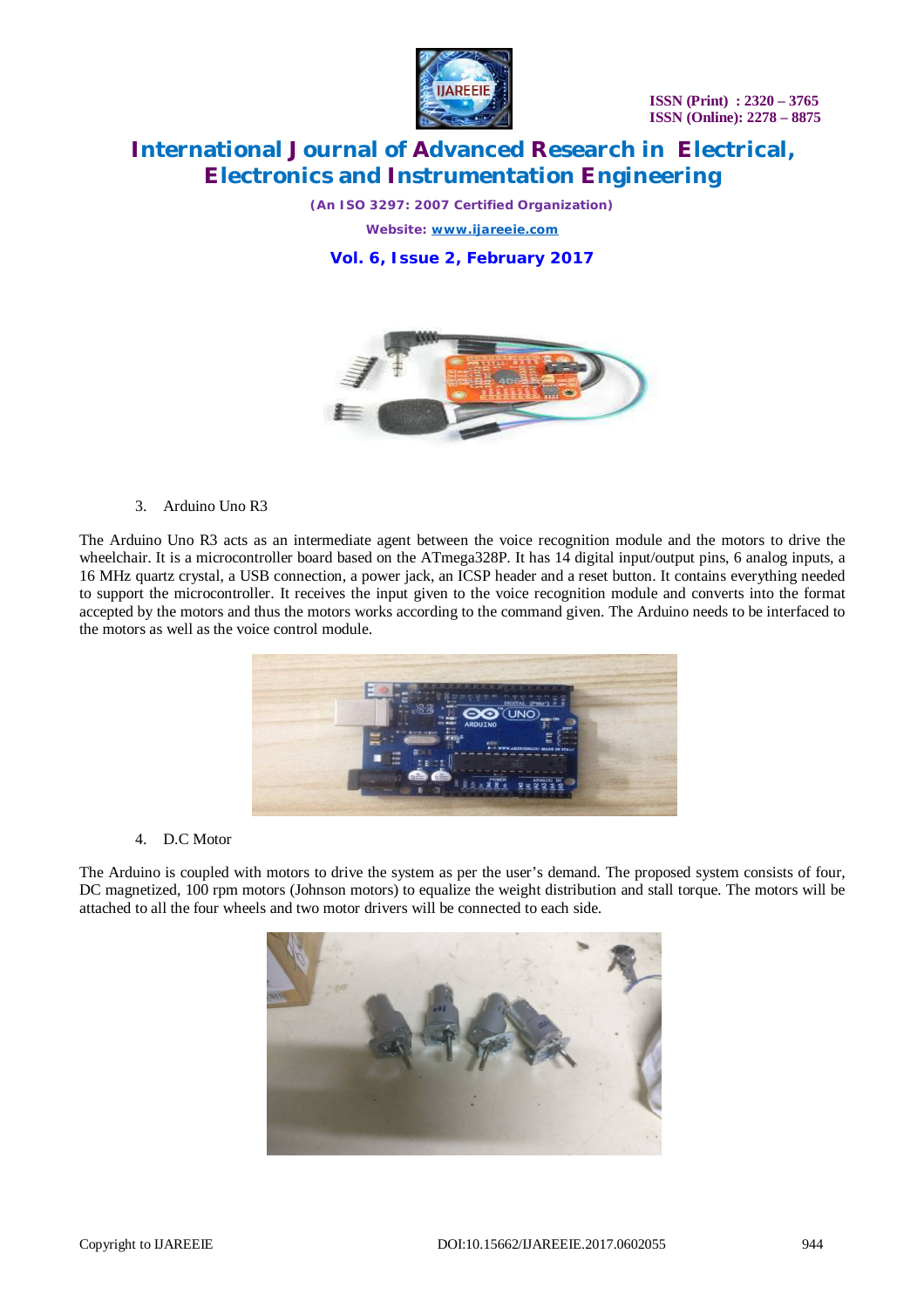

 **ISSN (Print) : 2320 – 3765 ISSN (Online): 2278 – 8875**

# **International Journal of Advanced Research in Electrical, Electronics and Instrumentation Engineering**

*(An ISO 3297: 2007 Certified Organization)*

*Website: [www.ijareeie.com](http://www.ijareeie.com)*

### **Vol. 6, Issue 2, February 2017**

#### *B. SCOPE OF THE PROJECT*

 This system will be a Real-Time Voice controlled Wheelchair for the physically disabled person. This system will be designed to operate the wheelchair based on the voice of the user and control the movement according to the command given by the operating person. The voice would be given through a unilateral mic and would be converted into binary format by voice recognition kit. Thus this binary format would be checked with the binary code fed to the microcontroller, if true the command will be performed. More specifically, this system is designed to allow an admin and users to give the voice command to the wheelchair. These command would be performed within seconds. On the whole it's basic operation would be left, right, stop, go, back. Basically it's a wheelchair controlled by voice.

### *C. ADVANTAGES*

- The patients like quadriplegic and cerebral palsy, lack of force, can easily handle this voice controlled system.
- The use of Arduino make the programming of the system easy and thus, reduced the software and hardware interfacing problems.
- The system can be operated by giving synthetic voice commands.
- The system is fully automated because of the use of Arduino and motor drivers.

### **IV. SYSTEM DESCRIPTION**



Fig 3: Block diagram of the system

Above diagram shows the system block diagram showing the interconnections between each block or module of the system. All the modules are mounted onboard as to ease the wheelchair movement. This includes a microphone which is located nearest to the user so as to make it handy and easy to use. Generally, the input voice level of the user affects the recognition accuracy of the command given result. Principally, the system is triggered by the voice command word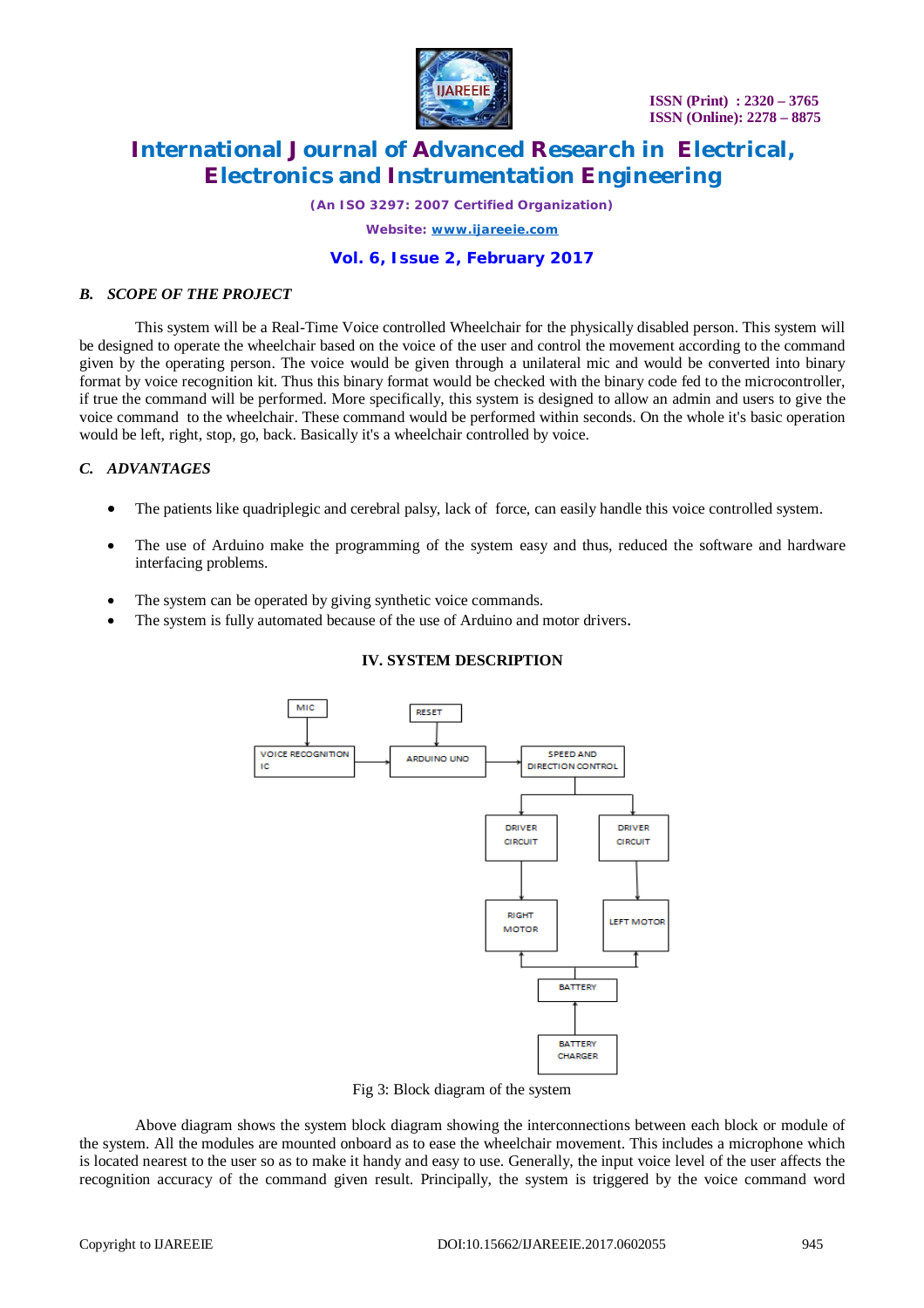

*(An ISO 3297: 2007 Certified Organization)*

*Website: [www.ijareeie.com](http://www.ijareeie.com)*

### **Vol. 6, Issue 2, February 2017**

produced by the user through the use of this microphone. The voice of the user using the system is already trained and stored in the module. So when the user gives the command, the module matches it with the existing command and gives the output if the voice and the command matches.

Certain people cannot even speak words properly. For them rather than using words as a command, vals can be used. These are just a normal sound which can be formed by any person. It makes the command giving process easy and the cerebral palsy affected people can also use the system. In this system some advanced voice commands are designed so that the highly disabled person can use it. The working of the wheel chair is based on the voice recognition unit which is the heart of the system. There are five types of motions considered, moving forward, moving in reverse direction, moving to the left and moving to the right and stop. The system starts by applying the supply voltage to the speech recognition circuit.

The direction of the wheelchair depends on the user. For the forward command the wheelchair moves in forward direction. For the reverse direction the opposite movement of wheel rotation will occur. The left command is dependent on the mechanism of the wheel ie. right wheel moves forward and left wheel moves backward and right command makes left wheel moves forward and right wheel rotate backward. However all these commands are to be fed into the voice recognition kit via a PC/Laptop. The wheelchair system will go back to the stand by condition or end the whole system by turning off the power supply of the speech recognition board.

#### **Hardware**

- 1. Arduino Uno R3
- 2. Motor drivers
- 3. DC magnetized motor(Johnson motors)-4
- 4. Battery and battery charger
- 5. Voice recognition module v3.1
- 6. Mic (Unilateral)
- 7. laptop/PC (for storing the voice commands)
- 8. capacitors

In this system many capacitors would be used in order to remove the noise which is produced during the command giving and interpreting the commands. Too much noise is made during the movement of the system, hence to remove it the capacitors are used.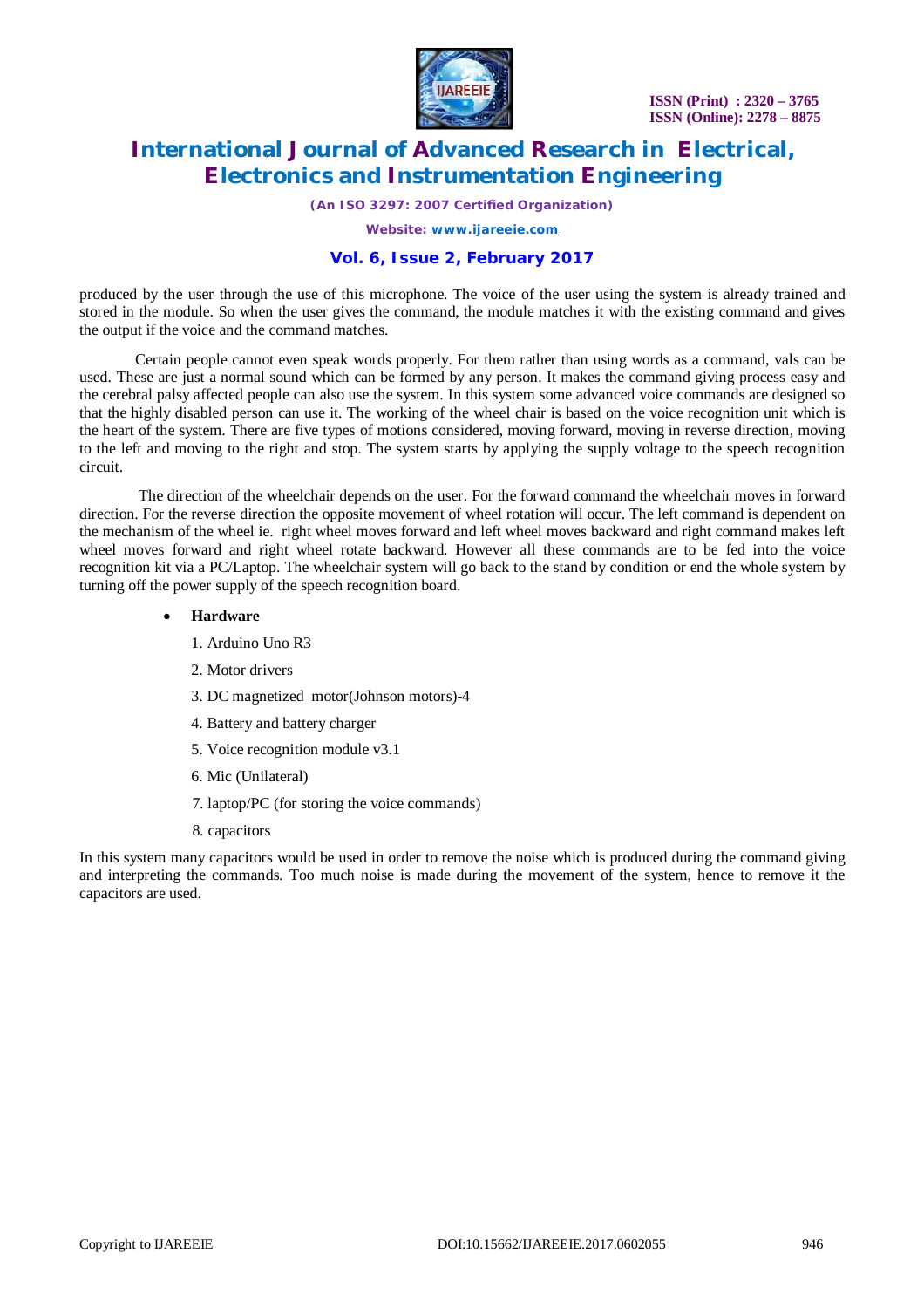**ISSN (Print) : 2320 – 3765 ISSN (Online): 2278 – 8875**



### **International Journal of Advanced Research in Electrical, Electronics and Instrumentation Engineering**

*(An ISO 3297: 2007 Certified Organization) Website: [www.ijareeie.com](http://www.ijareeie.com)* **Vol. 6, Issue 2, February 2017**



Fig 4: chair mounted with motors

Above is the image of the chair built manually out of iron. For the proper functioning of the wheels ,four motors are installed in the middle of the wheels on all the four sides. For the proper convenience of sitting on the chair a plastic chair can also be used instead of a metal chair.

### **V. CONCLUSION**

- i. The design and implementation of a voice controlled wheelchair for disabled people using arduino and voice recognition module for controlling the motion of a wheelchair is designed. The direction of the wheelchair now can be selected using the specified voice commands.
- ii. The design not only reduce the manufacture cost compared with present market but also will give great competitive with other types of electrical wheelchair. The only thing needed to ride the wheelchair is the synthetic voice commands of the person.
- iii. A system that can directly enhanced the lifestyle of a physically disabled person in the community is implemented. This project has many advantages like safety, comfort, energy saving, full automation etc.
- iv. The technology can also enhanced safely for users who use ordinary joystick-controlled wheelchair, by preventing collision with walls, fixed objects, furniture and other people. Thus all the drawbacks of the joystickcontrolled wheelchair are overcome by this "voice controlled wheelchair".